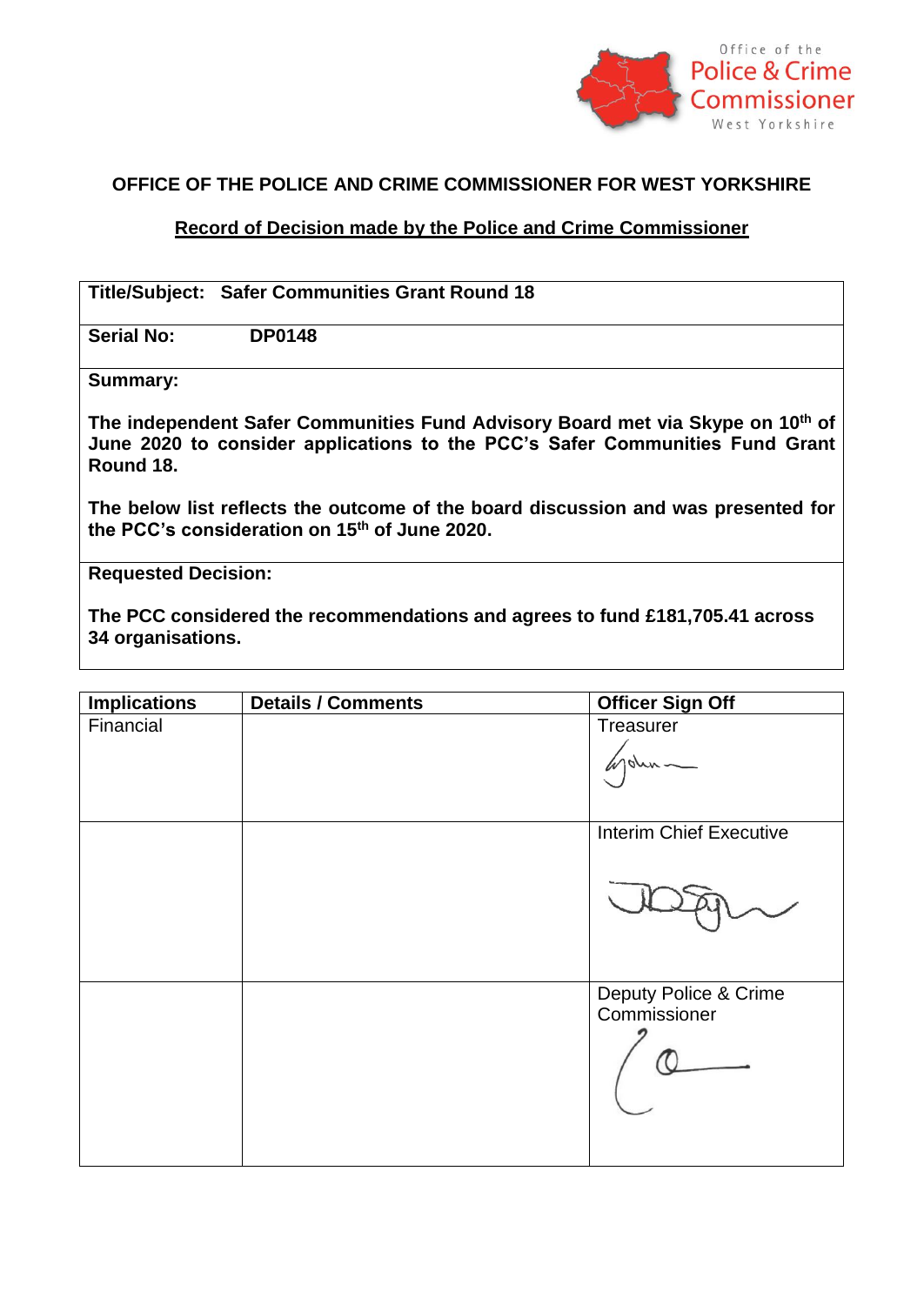| <b>Police and Crime Commissioner Decision:</b>          |  |  |  |
|---------------------------------------------------------|--|--|--|
| Agreed                                                  |  |  |  |
|                                                         |  |  |  |
|                                                         |  |  |  |
| <b>Signature:</b>                                       |  |  |  |
|                                                         |  |  |  |
| Title: Police and Crime Commissioner for West Yorkshire |  |  |  |
| Date: 6 <sup>th</sup> July 2020                         |  |  |  |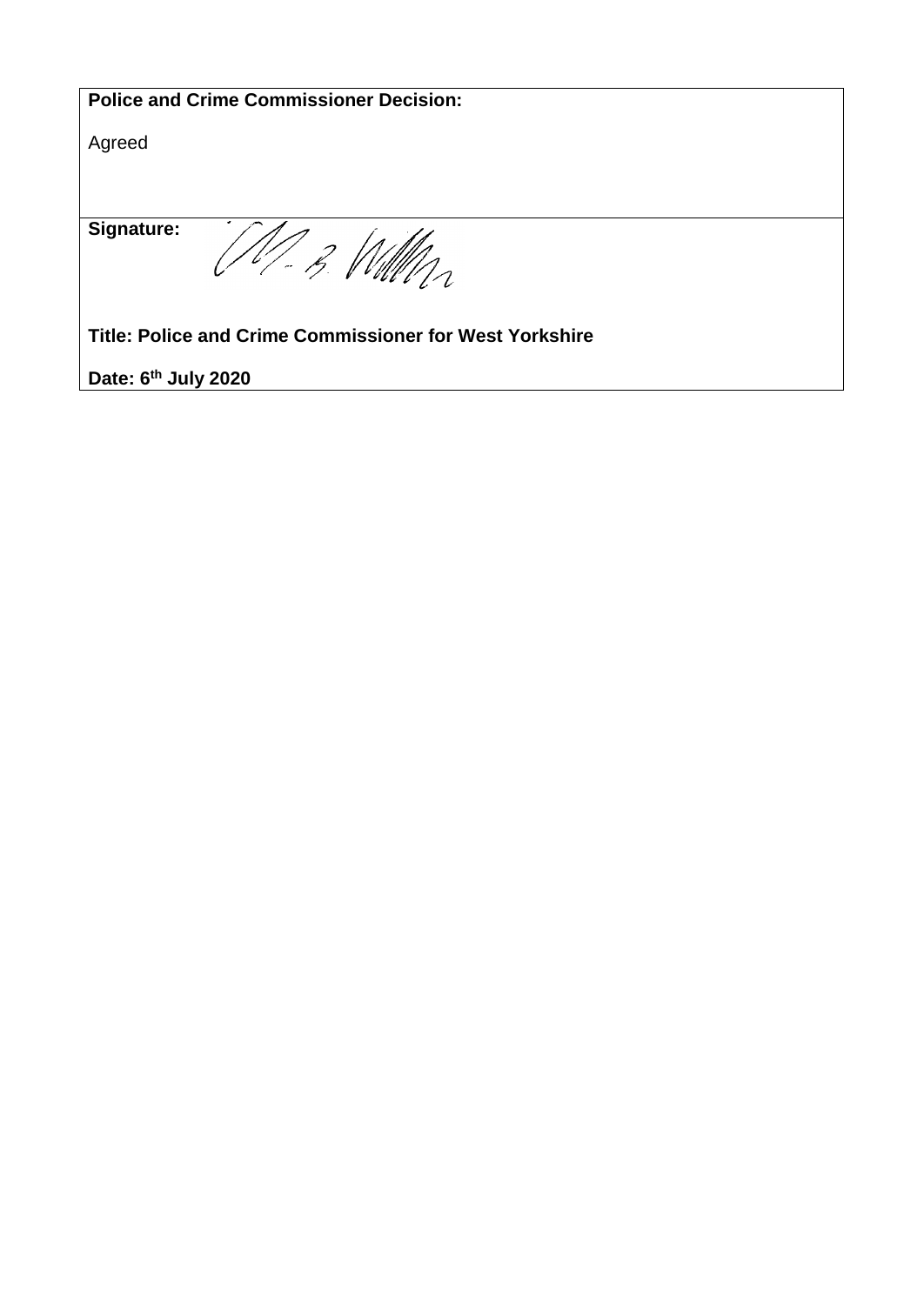| <b>Organisation</b><br>and Project Name                                                           | <b>District</b> | <b>Amount</b><br><b>Awarded</b> | <b>Outcomes from the</b><br><b>Police and Crime</b><br>Plan                                                                                                                | Priority from the<br><b>Police and Crime</b><br>Plan                                                                                                                                                                                                                                                              |
|---------------------------------------------------------------------------------------------------|-----------------|---------------------------------|----------------------------------------------------------------------------------------------------------------------------------------------------------------------------|-------------------------------------------------------------------------------------------------------------------------------------------------------------------------------------------------------------------------------------------------------------------------------------------------------------------|
| <b>Groundwork</b><br>Spruce up your<br><b>Street</b>                                              | Leeds           | £6,000.00                       | <b>Tackle crime and</b><br>$\bullet$<br>anti-social<br>behaviour<br><b>Safeguard</b><br>$\bullet$<br>vulnerable people                                                     | <b>Burglary</b><br><b>Community Cohesion</b><br><b>Mental Health</b><br><b>Road Safety</b>                                                                                                                                                                                                                        |
| <b>ECHO</b><br><b>Community</b><br>Programme<br><b>ECHOcp</b>                                     | Wakefield       | £6,000.00                       | <b>Tackle crime and</b><br>$\bullet$<br>anti-social<br>behaviour<br>Safeguard<br>$\bullet$<br>vulnerable people<br><b>Supporting Victims</b><br>$\bullet$<br>and Witnesses | <b>Child Sexual Abuse</b><br><b>Cybercrime</b><br><b>Domestic Abuse</b><br><b>Hate Crime</b><br><b>Mental Health</b><br><b>Missing People</b><br><b>Radicalisation</b>                                                                                                                                            |
| <b>ALPHA HOUSE</b><br><b>CALDERDALE</b><br>SWAP; (Safe<br><b>Welcome After</b><br>Prison)         | Calderdale      | £6,000.00                       | Tackle crime and<br>$\bullet$<br>anti-social<br>behaviour<br>Safeguard<br>$\bullet$<br>vulnerable people                                                                   | <b>Burglary</b><br><b>Community Cohesion</b><br><b>Mental Health</b>                                                                                                                                                                                                                                              |
| The Skill Mill<br>The Skill Mill<br>Leeds                                                         | Leeds           | £4911.62                        | Tackle crime and<br>$\bullet$<br>anti-social<br>behaviour                                                                                                                  | <b>Community Cohesion</b><br><b>Mental Health</b>                                                                                                                                                                                                                                                                 |
| <b>Spectrum</b><br>People<br>Transform<br>Therapy                                                 | Wakefield       | £5,921.30                       | <b>Tackle crime and</b><br>$\bullet$<br>anti-social<br>behaviour<br>Safeguard<br>$\bullet$<br>vulnerable people                                                            | <b>Child Sexual Abuse</b><br><b>Domestic Abuse</b><br><b>Mental Health</b><br><b>Missing People</b><br><b>Sexual Assault</b>                                                                                                                                                                                      |
| <b>Salvation Army</b><br><b>South Leeds</b><br><b>Initiative</b><br><b>Space Youth</b><br>Project | Leeds           | £5,397.00                       | <b>Tackle crime and</b><br>$\bullet$<br>anti-social<br>behaviour<br>Safeguard<br>$\bullet$<br>vulnerable people                                                            | <b>Community Cohesion</b>                                                                                                                                                                                                                                                                                         |
| <b>Manningham</b><br><b>Youth Action</b><br>Group<br><b>Finger Prints</b>                         | <b>Bradford</b> | £5,875.00                       | Tackle crime and<br>$\bullet$<br>anti-social<br>behaviour<br>Safeguard<br>$\bullet$<br>vulnerable people<br><b>Make Sure Criminal</b><br>$\bullet$<br><b>Justice Works</b> | <b>Burglary</b><br><b>Child Sexual Abuse</b><br><b>Community Cohesion</b><br><b>Cybercrime</b><br><b>Domestic Abuse</b><br><b>Hate Crime</b><br>"Honour" Based Abuse<br><b>Human Trafficking</b><br><b>Major Threats</b><br><b>Mental Health</b><br>Radicalisation<br><b>Road Safety</b><br><b>Sexual Assault</b> |
| <b>The Youth</b><br><b>Association</b><br><b>StreetSafe</b>                                       | Leeds           | £5,730.00                       | <b>Tackle Crime and</b><br>$\bullet$<br><b>Antisocial</b><br><b>Behaviour</b>                                                                                              | <b>Community Cohesion</b><br><b>Mental Health</b>                                                                                                                                                                                                                                                                 |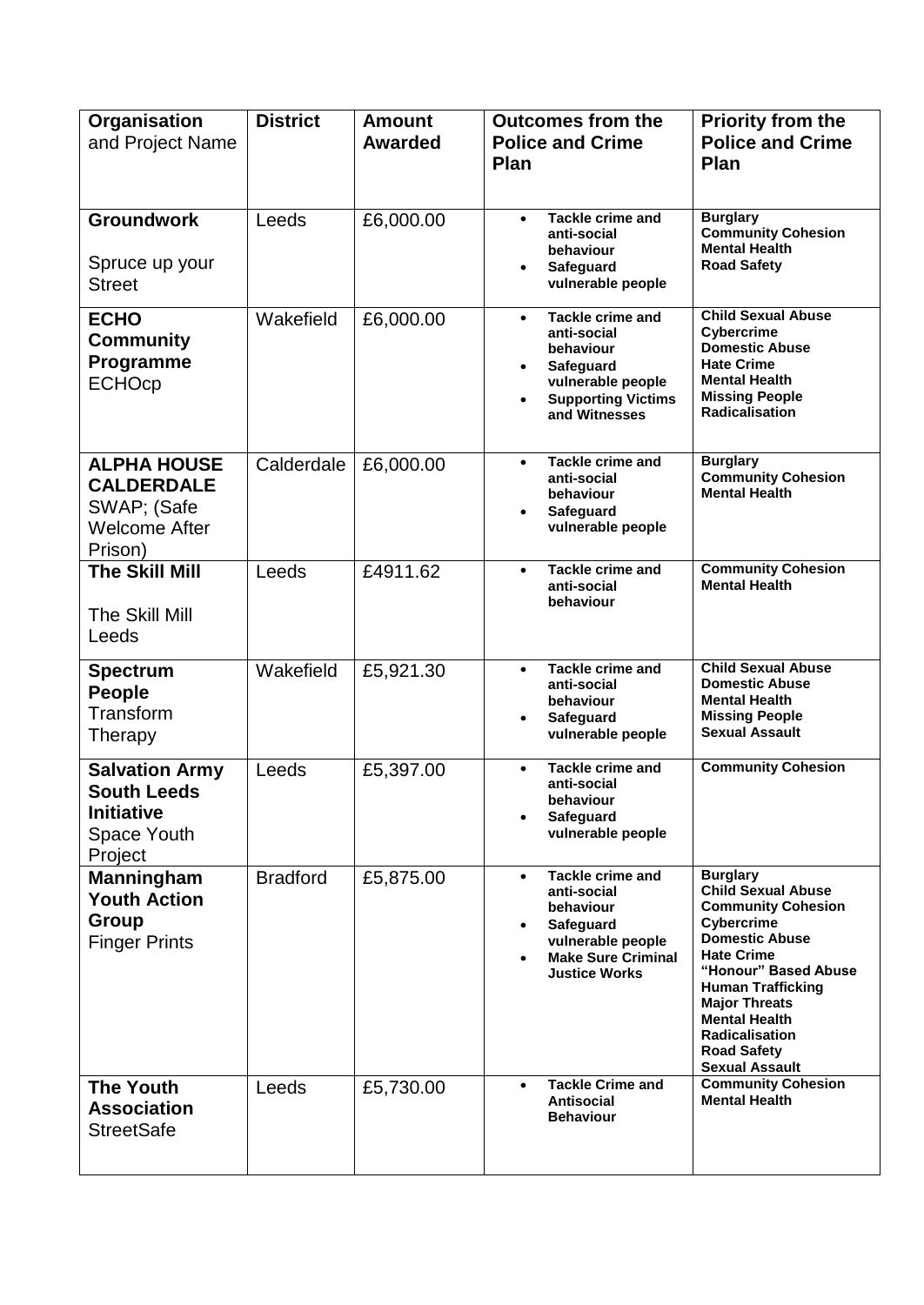| <b>Legacy Sport</b><br><b>Legacy Sport</b><br>Holiday<br>Programme                                                                             | <b>Kirklees</b> | £5880.00  | $\bullet$                           | <b>Tackle Crime and</b><br>Antisocial<br><b>Behaviour</b>                                                                                      | <b>Mental Health</b>                                                                                                  |
|------------------------------------------------------------------------------------------------------------------------------------------------|-----------------|-----------|-------------------------------------|------------------------------------------------------------------------------------------------------------------------------------------------|-----------------------------------------------------------------------------------------------------------------------|
| <b>Code4000</b><br>Coding Workshop<br>in HMP New Hall                                                                                          | Wakefield       | £6000.00  | $\bullet$                           | <b>Tackle Crime and</b><br>Antisocial<br><b>Behaviour</b>                                                                                      | <b>Community Cohesion</b><br><b>Mental Health</b>                                                                     |
| <b>Joint Activities</b><br>& Motor<br><b>Education</b><br><b>Service (JAMES)</b><br>Holiday, Activity,<br>Prepare, Protect,<br>Inspire (HAPPI) | <b>Bradford</b> | £5215.00  | $\bullet$<br>$\bullet$              | <b>Tackle crime and</b><br>anti-social<br>behaviour<br>Safeguard<br>vulnerable people                                                          | <b>Child Sexual Abuse</b><br><b>Community Cohesion</b><br><b>Mental Health</b>                                        |
| <b>Savile Town</b><br><b>Football Club</b><br><b>Street Soccer</b>                                                                             | <b>Kirklees</b> | £6,000.00 | $\bullet$                           | <b>Tackle Crime and</b><br><b>Antisocial</b><br><b>Behaviour</b>                                                                               | <b>Burglary</b><br><b>Community Cohesion</b><br>Cybercrime<br><b>Hate Crime</b>                                       |
| <b>HOP ON</b><br>(YORKSHIRE)<br><b>LIMITED</b><br><b>Lister Park</b><br><b>Community Ride</b>                                                  | <b>Bradford</b> | £6000.00  | $\bullet$<br>$\bullet$              | <b>Tackle crime and</b><br>anti-social<br>behaviour<br>Safeguard<br>vulnerable people                                                          | <b>Community Cohesion</b><br><b>Domestic Abuse</b><br><b>Hate Crime</b><br><b>Mental Health</b><br><b>Road Safety</b> |
| <b>Odd Arts</b><br>Healthy<br>Relationships                                                                                                    | Leeds           | £3,560.00 | $\bullet$                           | <b>Tackle Crime and</b><br><b>Antisocial</b><br><b>Behaviour</b>                                                                               | <b>Mental Health</b>                                                                                                  |
| <b>Kirkstall Valley</b><br><b>Development</b><br><b>Trust</b><br><b>Kirkstall Valley</b><br>Farm                                               | Leeds           | £4172.00  | $\bullet$                           | <b>Tackle Crime and</b><br>Antisocial<br>Behaviour                                                                                             | <b>Burglary</b><br><b>Mental Health</b>                                                                               |
| <b>Behind Closed</b><br><b>Doors</b><br>Preventions and<br><b>Recovery Service</b><br>(PARS)<br>familywork                                     | Leeds           | £5986.24  | $\bullet$<br>$\bullet$<br>$\bullet$ | <b>Tackle crime and</b><br>anti-social<br>behaviour<br><b>Safeguard</b><br>vulnerable people<br><b>Support Victims and</b><br><b>Witnesses</b> | <b>Domestic Abuse</b>                                                                                                 |
| <b>Cullingworth</b><br><b>Youth Café</b><br>Inclusive<br>Community<br>Landscape                                                                | <b>Bradford</b> | £3,247.00 | $\bullet$                           | <b>Tackle Crime and</b><br>Antisocial<br><b>Behaviour</b>                                                                                      | <b>Child Sexual Abuse</b><br><b>Community Cohesion</b><br><b>Mental Health</b><br><b>Missing People</b>               |
| <b>Caring For Life</b><br><b>Being There</b><br><b>Housing Support</b><br><b>Project Training</b><br>Programme                                 | Leeds           | £3,385.00 | $\bullet$<br>$\bullet$<br>$\bullet$ | <b>Tackle crime and</b><br>anti-social<br>behaviour<br><b>Safeguard</b><br>vulnerable people<br><b>Support Victims and</b><br>Witnesses        | <b>Domestic Abuse</b><br><b>Mental Health</b><br><b>Sexual Assault</b>                                                |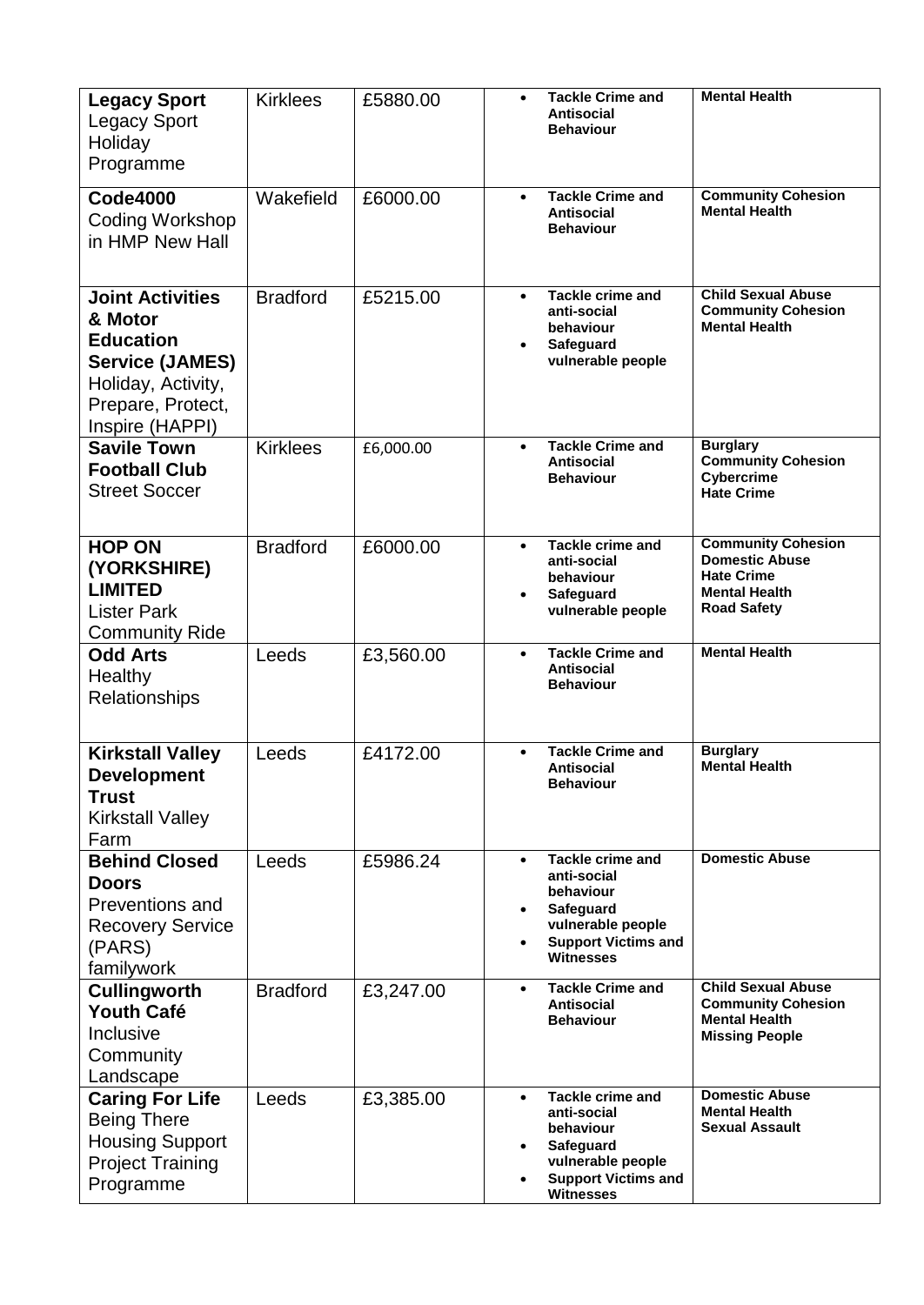| <b>Halifax Boxing,</b><br><b>Sports and</b><br><b>Fitness Club</b><br><b>Box Clever</b>                                                | Calderdale                  | £6000.00  | $\bullet$              | <b>Tackle Crime and</b><br><b>Antisocial</b><br><b>Behaviour</b>                                               | <b>Community Cohesion</b>                                                                                                                      |
|----------------------------------------------------------------------------------------------------------------------------------------|-----------------------------|-----------|------------------------|----------------------------------------------------------------------------------------------------------------|------------------------------------------------------------------------------------------------------------------------------------------------|
| <b>Bradford Moor</b><br><b>Play And</b><br><b>Support</b><br><b>Services (PASS)</b><br><b>Fighting Chance</b>                          | <b>Bradford</b>             | £5,832.00 | $\bullet$<br>$\bullet$ | <b>Tackle crime and</b><br>anti-social<br>behaviour<br><b>Safeguard</b><br>vulnerable people                   | <b>Child Sexual Abuse</b><br><b>Community Cohesion</b>                                                                                         |
| <b>North</b><br><b>Huddersfield</b><br><b>Trust School</b><br>Evolve                                                                   | <b>Kirklees</b>             | £5,100.00 | $\bullet$              | <b>Tackle Crime and</b><br><b>Antisocial</b><br><b>Behaviour</b>                                               | <b>Burglary</b><br><b>Community Cohesion</b><br><b>Mental Health</b>                                                                           |
| <b>Survivors West</b><br><b>Yorkshire</b><br><b>Ben's Place</b>                                                                        | Across<br>West<br>Yorkshire | £5996.00  | $\bullet$<br>$\bullet$ | <b>Tackle Crime and</b><br><b>Antisocial</b><br><b>Behaviour</b><br><b>Supporting Victims</b><br>and Witnesses | <b>Child Sexual Abuse</b><br><b>Sexual Abuse</b>                                                                                               |
| <b>Grassroots</b><br><b>Enterprise for</b><br><b>Social Inclusion</b><br>and Poverty<br><b>Relief</b><br>One Stop Shop<br>Project      | Leeds                       | £6,000.00 | $\bullet$              | <b>Tackle Crime and</b><br><b>Antisocial</b><br><b>Behaviour</b>                                               | <b>Community Cohesion</b><br><b>Mental Health</b>                                                                                              |
| <b>West Yorkshire</b><br>Police, Bradford<br><b>District</b><br>Operation<br>Salverhouse                                               | <b>Bradford</b>             | £5,958.00 | $\bullet$<br>$\bullet$ | Safeguard<br><b>Vulnerable People</b><br><b>Support Victims and</b><br><b>Witnesses</b>                        | <b>Burglary</b>                                                                                                                                |
| <b>West Yorkshire</b><br><b>Police, Serious</b><br>& Organised<br><b>Crime</b><br><b>Prevention Co-</b><br>ordinator<br>Moving Up 2020 | <b>Bradford</b>             | £6,000.00 | $\bullet$              | <b>Tackle crime and</b><br>anti-social<br>behaviour<br>Safeguard<br>vulnerable people                          | <b>Burglary</b><br><b>Child Sexual Abuse</b><br><b>Domestic Abuse</b><br><b>Major Threats</b><br><b>Mental Health</b><br><b>Missing People</b> |
| <b>Paddock Junior</b><br>and Infant<br><b>School</b><br>Safer Paddock                                                                  | <b>Kirklees</b>             | £4980.00  | $\bullet$              | Safeguard<br><b>Vulnerable People</b>                                                                          | <b>Community Cohesion</b><br><b>Road Safety</b>                                                                                                |
| <b>Black Hills</b><br><b>Project</b><br>Fitzwilliam<br><b>Community Bike</b><br>Track                                                  | Wakefield                   | £2,420.60 | $\bullet$              | Tackle Crime and<br>Antisocial<br><b>Behaviour</b>                                                             | <b>Community Cohesion</b><br><b>Mental Health</b>                                                                                              |
| <b>Neesie</b><br>Little Miss Aunty<br>Knife                                                                                            | <b>Bradford</b>             | £5987.65  | $\bullet$<br>$\bullet$ | <b>Tackle crime and</b><br>anti-social<br>behaviour<br>Safeguard<br>vulnerable people                          | <b>Community Cohesion</b>                                                                                                                      |